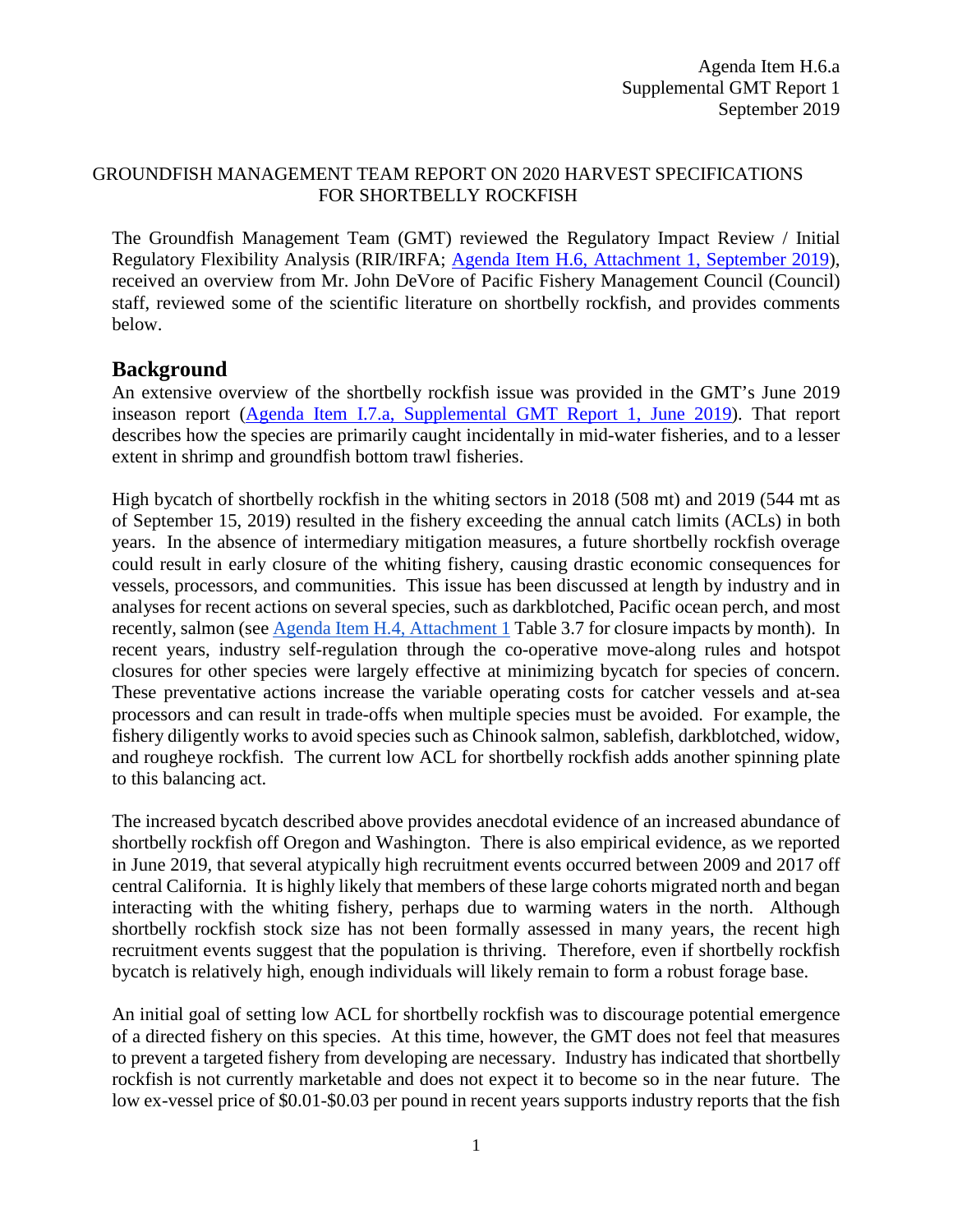is primarily used as fishmeal or discarded at-sea. The median West Coast limited entry trawl permitted vessel has variable operating costs of \$0.46 per pound, according to the most recent [Economic Data Collection Report,](https://www.nwfsc.noaa.gov/research/divisions/fram/documents/EDC_Catcher_Vessel_Report_May_2019.pdf) and is unlikely to pursue a targeting strategy for such a low value species, as the revenues would be less than typical operating costs.

## **Purpose and need**

The Council must establish a purpose and need, such as proposed in the RIR/IRFA (Agenda Item [H.6, Attachment 1, September](https://www.pcouncil.org/wp-content/uploads/2019/08/H6_Att1_Cowcod-Shortbelly-RIR-IRFA_SEPT2019BB.pdf) 2019). Given the background above, the GMT proposes the following alternate alternative purpose and need:

- *The purpose of this action is to re-examine the ACL for shortbelly rockfish given recent high bycatch in groundfish trawl sectors.*
- *This action is needed to avoid closures in 2020 for the groundfish trawl fishery, which would result in negative socioeconomic impacts to West Coast groundfish fisheries and fishing communities, while still protecting shortbelly rockfish as an important forage resource for the ecosystem.*

## **ACL alternatives for 2020**

The Council must also select a range of alternatives (ROA), and its preliminary preferred alternative (PPA) for the 2020 harvest specifications for shortbelly rockfish. The GMT will also be discussing options for shortbelly rockfish beyond 2020 under Agenda Item H.8. at this meeting. The selection of a new 2020 shortbelly rockfish harvest specification is ultimately a policy decision, given that the ACLs were intentionally set well below the constant overfishing limit (OFL) and acceptable biological catch (ABC) in order to recognize and protect their value as a forage resource. In selecting a PPA, the Council should consider the impacts to shortbelly rockfish and the larger ecosystem, potential economic consequences, and conflicting industry priorities for avoiding other bycatch species.

Under the No Action Alternative for shortbelly rockfish in 2020, the Council would take no action to address the ACL overages from 2018 and 2019. Instead, the Council would maintain the current 500 mt ACL, an OFL of 6,950 mt, and an ABC of 5,789 mt (P\* of 0.40). Under No Action, the GMT concludes that there would be a high risk of exceeding the 2020 ACL as ~40 percent of simulated bootstrap seasons exceeded 500 mt, with some simulations as high as 1,000 mt [\(Agenda](https://www.pcouncil.org/wp-content/uploads/2019/06/I7a_Sup_GMT_Rpt1_REVISED_JUNE2019BB.pdf)  [Item I.7.a, Supplemental GMT Report 1, June 2019\)](https://www.pcouncil.org/wp-content/uploads/2019/06/I7a_Sup_GMT_Rpt1_REVISED_JUNE2019BB.pdf), and ocean conditions are currently relatively warm in the Pacific Northwest. The GMT does not have any updates to these projections from June, as the at-sea whiting sector has been in Alaska since then, and bycatch from the shoreside whiting sector has been accumulating as earlier predicted. No Action would provide the greatest protections to shortbelly rockfish for forage purposes, but would likely be counter to the goal to not constrain fisheries.

Under Alternative 1, the GMT's Sub-option C, a "middle-ground" ACL of a currently undefined X mt or an ACL range could be considered [\(Agenda Item H.6, Attachment 1,](https://www.pcouncil.org/wp-content/uploads/2019/08/H6_Att1_Cowcod-Shortbelly-RIR-IRFA_SEPT2019BB.pdf) September 2019) and would have to be specified in this action. Although the size of a middle-ground ACL would be a policy decision best addressed by the Council, the GMT suggests that 1,000 mt be a minimum starting point for discussion, to account for the maximum estimated projection under high bycatch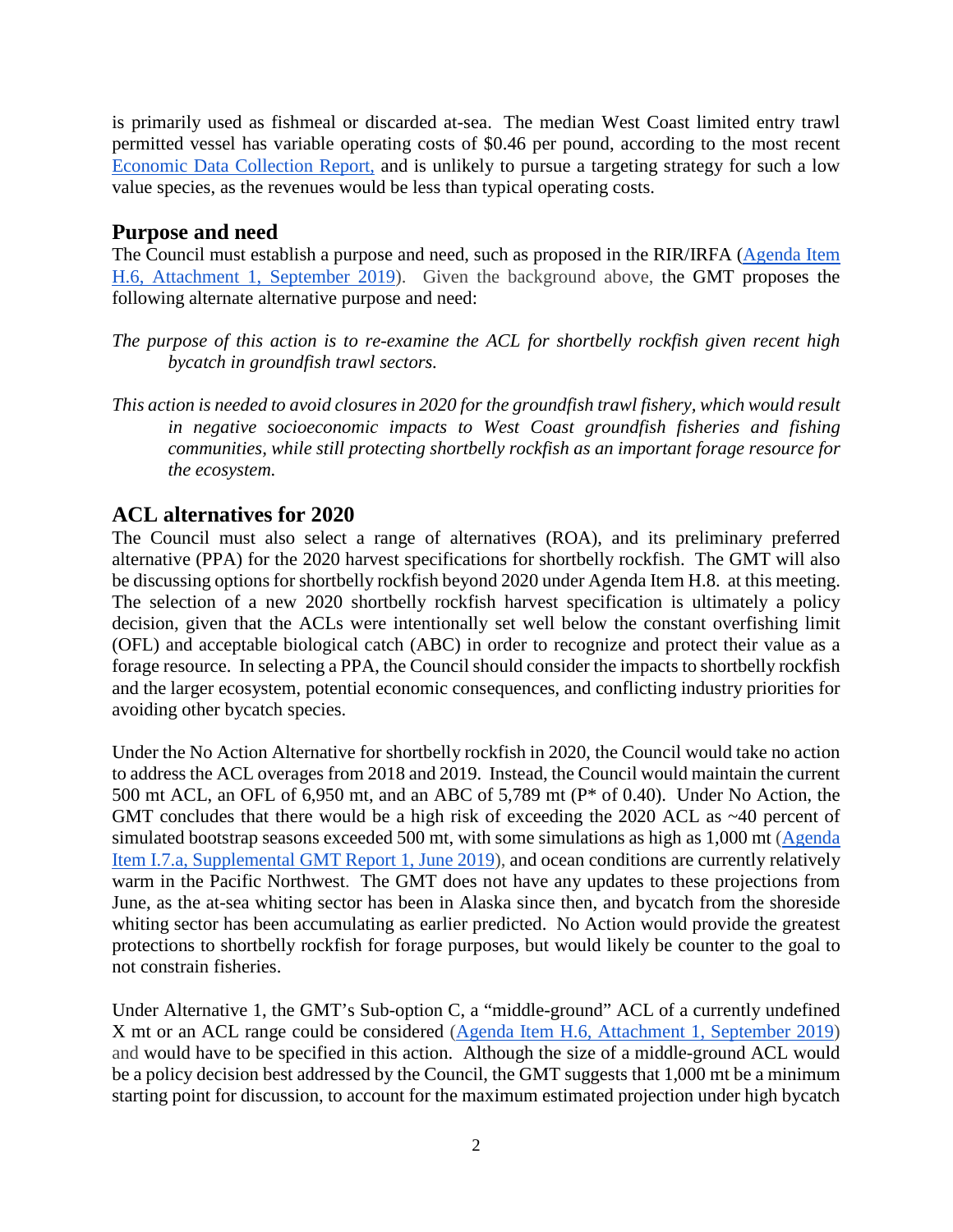scenarios. Oceana also proposes a 1,000 mt ACL based on the GMT's high-end projection [\(Agenda Item H.6, H.8 Oceana Public Comment, September 2019\)](https://pfmc.psmfc.org/CommentReview/DownloadFile?p=b8eaf56d-2939-428b-a818-5c60b53fbfa1.pdf&fileName=H6_H8%20Shortbelly_Oceana%209%204%2019.pdf) (Alternative 1, Sub-option A). Included in the Oceana proposal is a 500 mt annual catch target (ACT) that would trigger mitigation measures (e.g. a groundfish related bycatch reduction area); however, the GMT discussed and believes that managing this ACT would be difficult given that the few mitigation measures available would likely be ineffective due to the broad spatial extent of shortbelly bycatch. Given the tight turnaround on implementation, there is not sufficient time to analyze or implement more targeted mitigation measures for shortbelly rockfish in this action.

It is important to stress that any projections of shortbelly rockfish will be highly speculative, as the high bycatch since 2017 is unprecedented and the contributing factors remain unclear. For that reason, the Groundfish Advisory Sub-panel (GAP) [\(Agenda Item H.6.a, Supplemental GAP](https://www.pcouncil.org/wp-content/uploads/2019/09/H6a_Sup_GAP_Rpt1_SEPT2019BB.pdf)  [Report 1\)](https://www.pcouncil.org/wp-content/uploads/2019/09/H6a_Sup_GAP_Rpt1_SEPT2019BB.pdf) recommends an ACL of 3,000 mt (Alternative 2, Sub-option B) to provide additional cushion to Oceana's proposal of a 1,000 mt ACL (Alternative 1, Sub-option A). Although the whiting co-operatives report being highly watchful since first recognizing this issue in June, both industry and the GMT recognize that avoiding shortbelly rockfish bycatch is difficult as the species occurs throughout the coast in 100-200 fathoms depths, which are regularly fished for whiting [\(Agenda Item I.7.a, Supplemental GMT Report 1, June 2019\)](https://www.pcouncil.org/wp-content/uploads/2019/06/I7a_Sup_GMT_Rpt1_REVISED_JUNE2019BB.pdf).

Under Alternative 2, the ACL would be set equal to ABC, which is the conservation reference point for the shortbelly rockfish stocks. The original proposal was to set the ACL equal to the 2020 ABC of 5,789 mt (Alternative 2, Sub-option A). However, both the GMT and GAP recommend a second approach where the ACL would equal the proposed 2021-22 ABC of 4,184 mt (Alternative 2, Sub-option B). Since 4,184 mt will likely be the constant ABC for 2021-22 and beyond, this could be considered both a short-term solution for 2020 and a long-term solution for consideration under Agenda Item H.8 and would provide fishery stability. Alternative 2 would meet sustainable fishing mortality objectives for the shortbelly rockfish stock by staying at or under the ABC. However, this alternative could reduce the incentive for mid-water trawlers to voluntarily avoid bycatch, which are not managed with IFQ or at-sea set-asides.

**The GMT recommends the Council select a PPA other than No Action for the 2020 shortbelly rockfish ACL from the alternatives in Table 1.** The increase of the ACL to a minimum of 1,000 mt will help ensure that shortbelly rockfish is protected while providing enough catch to avoid fishery closure based on GMT projections. By all indications, the shortbelly rockfish stock appears to be thriving, and it is biologically unlikely that even relatively high bycatch (e.g., Alternative 2) will either appreciably harm the stock or induce a scarcity of prey to species that forage on shortbelly rockfish. The GMT, however, does not provide a recommendation among Alternatives 1 and 2, as it is a policy decision.